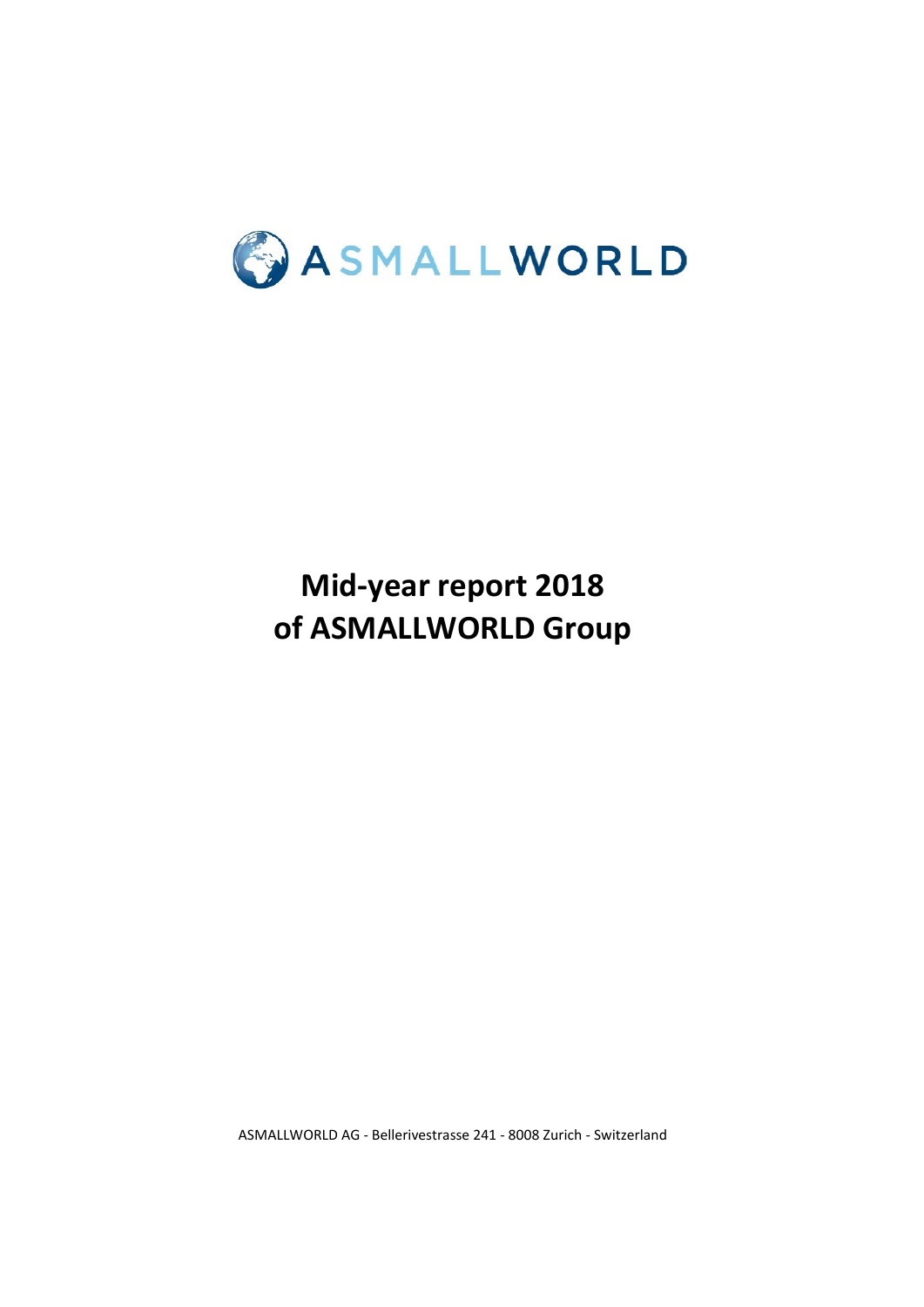

### **Content**

- **Consolidated interim income statement**
- **Consolidated interim balance sheet**
- **Statement of changes in equity**
- **Consolidated interim cash flow statement**
- **Notes**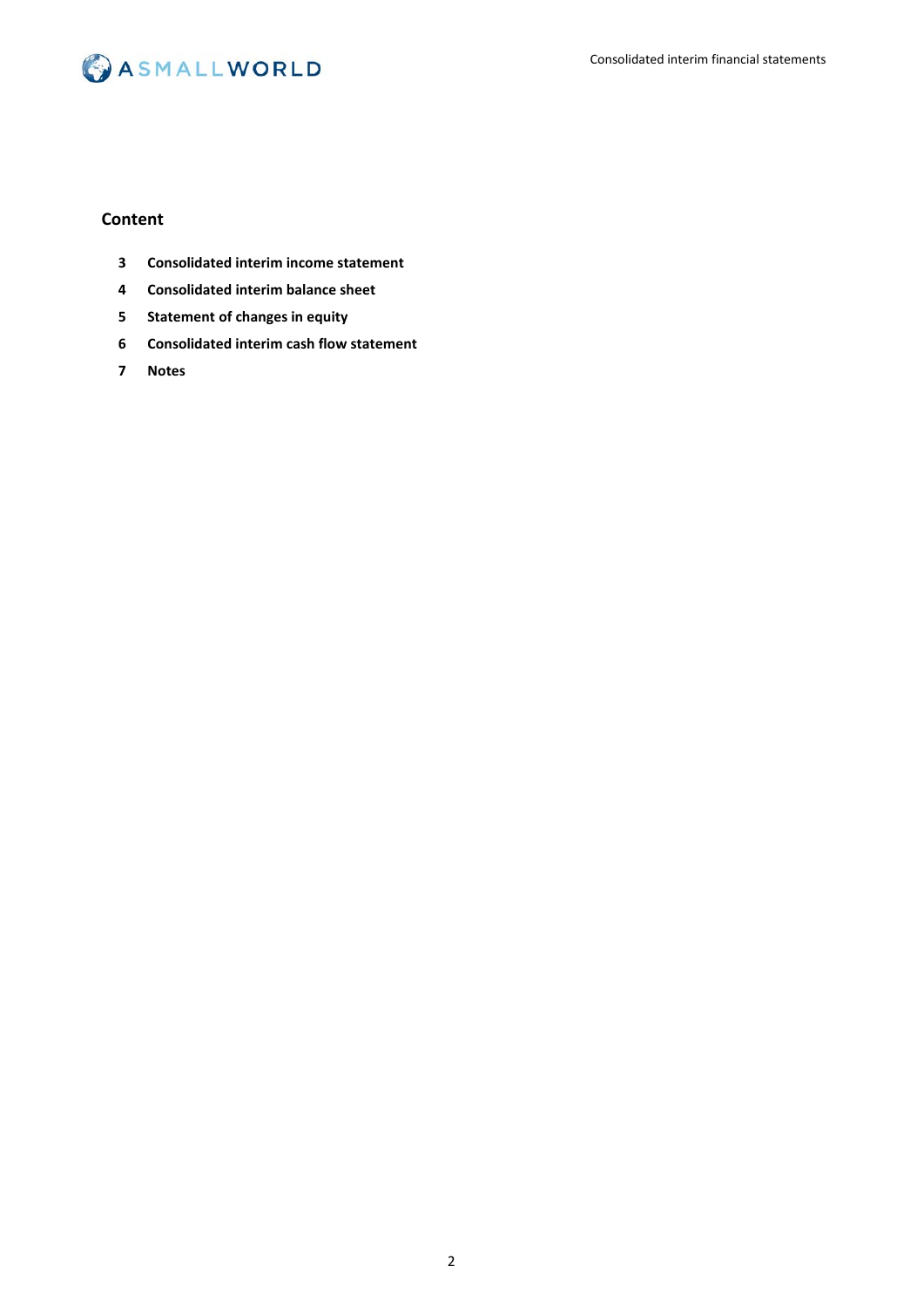

### **Consolidated interim income statement of ASMALLWORLD Group**

*Unaudited figures*

### **in TCHF**

|                                           | <b>1st half 2018</b> | 1st half 2017 $^{1}$ | in $%$ |
|-------------------------------------------|----------------------|----------------------|--------|
| Net sales                                 | 3'904.0              | 1'845.1              | 112%   |
| Direct expenses for services rendered     | $-2'599.8$           | $-826.6$             | 215%   |
| Personnel expenses                        | $-1'167.4$           | $-1'015.2$           | 15%    |
| Research and development expenses         | $-248.0$             | $-262.9$             | -6%    |
| Other operating expenses                  | $-1'308.3$           | $-576.3$             | 127%   |
| EBITDA <sup>2</sup>                       | $-1'419.5$           | $-835.9$             | 70%    |
|                                           |                      |                      |        |
| Depreciation of fixed assets              | $-14.7$              | $-16.8$              | $-13%$ |
| Amortization of intangible assets         | $-402.1$             | $-308.6$             | 30%    |
| <b>Operating result</b>                   | $-1'836.3$           | $-1'161.3$           | 58%    |
|                                           |                      |                      |        |
| Financial income                          | 35.3                 | 2.8                  | 1161%  |
| <b>Financial expenses</b>                 | $-34.0$              | $-22.9$              | 48%    |
| Ordinary result                           | $-1'834.9$           | $-1'181.4$           | 55%    |
|                                           |                      |                      |        |
| Income taxes                              | $-33.1$              | $-224.3$             |        |
| <b>Net result</b>                         | $-1'868.0$           | $-1'405.7$           | 33%    |
|                                           |                      |                      |        |
| Earnings per share (basic/diluted in CHF) | $-0.23$              | n/a                  |        |

1) Prior year figures are derived from a combined income statement (see note 1.2).

2) Earnings before interest (including all financial income and expenses), taxes, depreciation and amortisation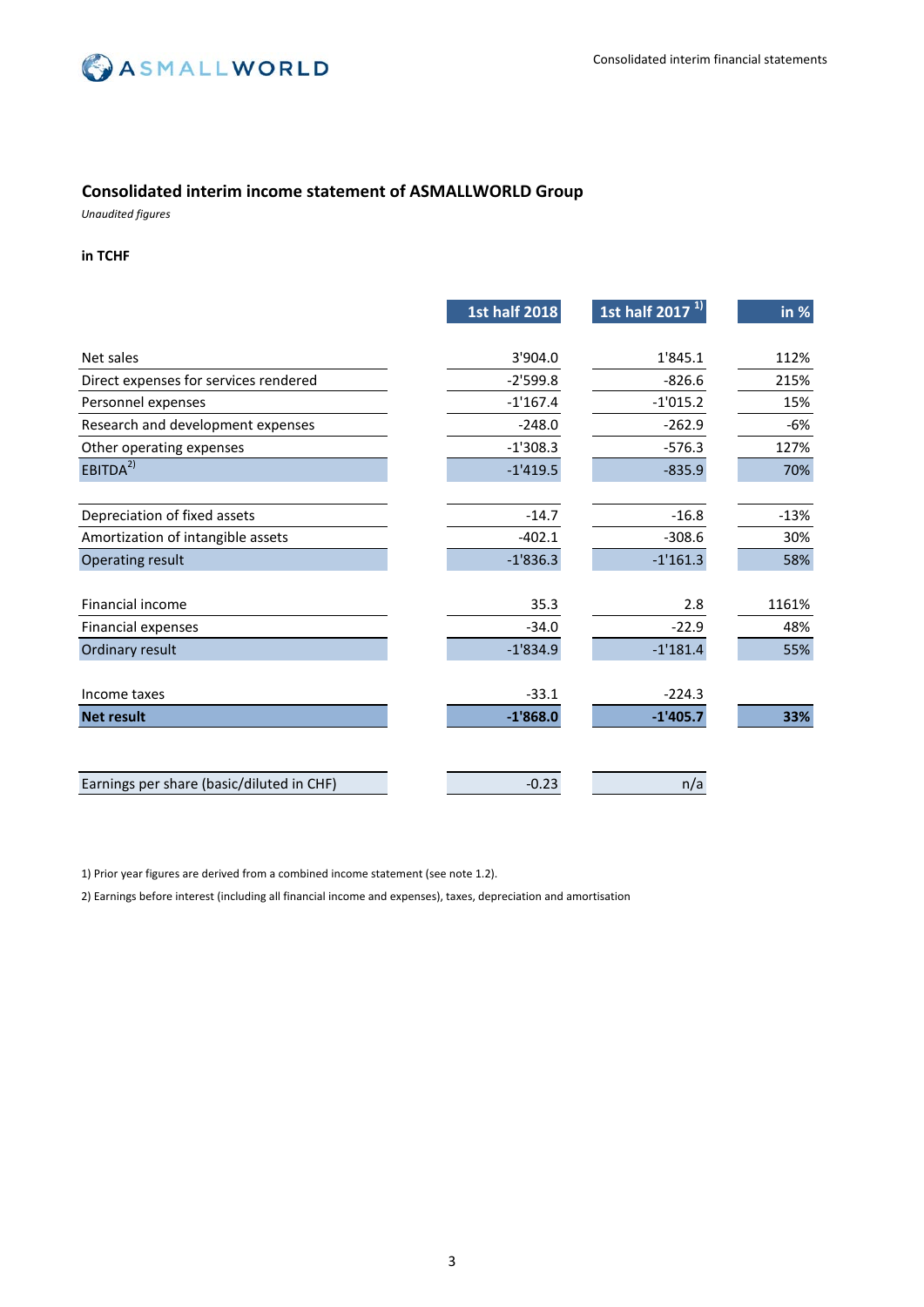

### **Consolidated interim balance sheet of ASMALLWORLD Group**

*Unaudited figures*

### **in TCHF**

|                                         | 30 June 2018 | 31 Dec 2017 <sup>1)</sup> |
|-----------------------------------------|--------------|---------------------------|
| <b>Assets</b>                           |              |                           |
| Cash                                    | 9'365.8      | 1'634.3                   |
| Receivables from services               | 337.6        | 288.9                     |
| Other short-term receivables            | 173.7        | 38.1                      |
| Prepayments and accrued income          | 326.0        | 615.4                     |
| <b>Total current assets</b>             | 10'203.1     | 2'576.7                   |
|                                         |              |                           |
|                                         |              |                           |
| Tangible fixed assets                   | 93.8         | 108.4                     |
| Financial assets                        | 128.6        | 149.8                     |
| Intangible assets                       | 2'216.6      | 2'346.0                   |
| Total non-current assets                | 2'439.0      | 2'604.3                   |
|                                         |              |                           |
| <b>Total Assets</b>                     | 12'642.1     | 5'181.0                   |
|                                         |              |                           |
|                                         |              |                           |
| <b>Liabilities and equity</b>           |              |                           |
| Short-term financial liabilities        | 97.9         | 1'132.1                   |
| Payables from goods and services        | 789.9        | 181.8                     |
| Other short-term liabilities            | 83.1         | 207.2                     |
| Accrued liabilities and deferred income | 1'922.8      | 2'456.7                   |
| <b>Total current liabilities</b>        | 2'893.7      | 3'977.8                   |
|                                         |              |                           |
|                                         |              |                           |
| Long-term financial liabilities         | 750.0        | .0                        |
| <b>Total non-current liabilities</b>    | 750.0        | 0.                        |
|                                         |              |                           |
| <b>Total liabilities</b>                | 3'643.7      | 3'977.8                   |
|                                         |              |                           |
|                                         |              |                           |
| Share capital                           | 8'862.2      |                           |
| Capital reserves                        | 9'538.5      |                           |
| <b>Accumulated losses</b>               | $-9'402.3$   |                           |
| Net assets <sup>1)</sup>                |              | 1'203.2                   |
| Total equity / net assets               | 8'998.4      | 1'203.2                   |
|                                         |              |                           |
| <b>Total liabilities and equity</b>     | 12'642.1     | 5'181.0                   |

1) Prior year figures are a combined balance sheet statement (see note 1.2).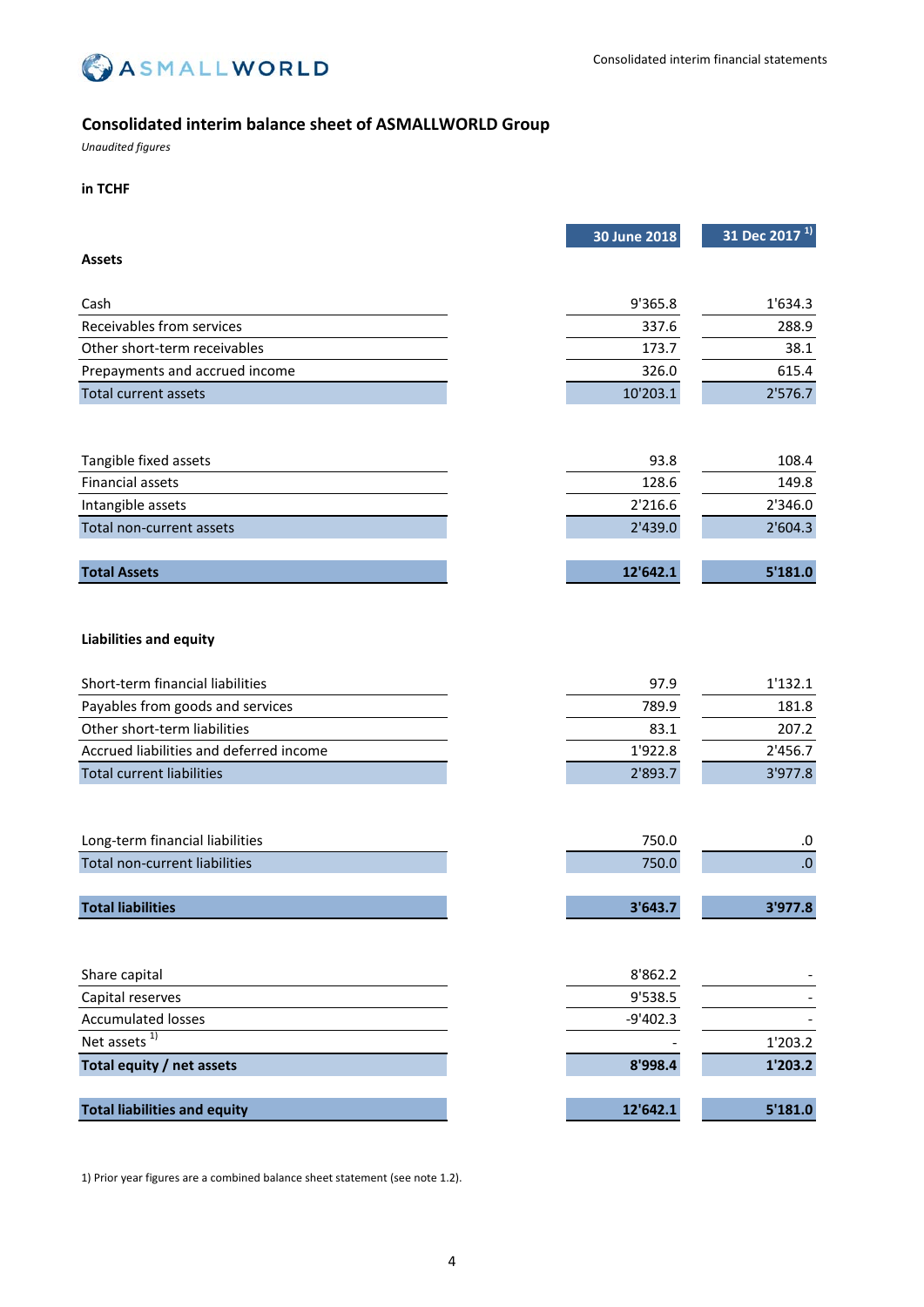

### **Statement of changes in equity of ASMALLWORLD Group**

*Unaudited figures*

### **in TCHF**

|                                         | <b>Share</b><br>capital | <b>Capital</b><br><b>reserves</b> | <b>Goodwill</b><br>offset with<br>equity <sup>2)</sup> | <b>Accumulated</b><br>$\sqrt{2}$ losses <sup>2)</sup> | <b>TOTAL</b> |
|-----------------------------------------|-------------------------|-----------------------------------|--------------------------------------------------------|-------------------------------------------------------|--------------|
| Opening as per 1 Jan 2017 <sup>1)</sup> |                         |                                   | -                                                      |                                                       | $-666.1$     |
| Group result 1st half 2017              |                         |                                   |                                                        |                                                       | $-1'405.7$   |
| Closing as per 30 June 2017 $11$        |                         |                                   | -                                                      |                                                       | $-2'071.8$   |
| Opening as per 1 Jan 2018               | 7'992.2                 | 1'000.0                           | 3'488.5                                                | $-7'789.0$                                            | 1'203.2      |
| Capital increase                        | 870.0                   | 8'538.5                           |                                                        |                                                       | 9'408.5      |
| Group result 1st half 2018              |                         |                                   |                                                        | $-1'868.0$                                            | $-1'868.0$   |
| Share-based compensation                |                         |                                   |                                                        | 254.7                                                 | 254.7        |
| Closing as per 30 June 2018             | 8'862.2                 | 9'538.5                           | 3'488.5                                                | $-9'402.3$                                            | 8'998.4      |

- 1) The prior year figures are derived from combined financial statements. Hence, the equity is solely presented as one single line item corresponding to net assets of the Group (see also note 1.2).
- 2) Goodwill offset with equity is included in accumulated losses.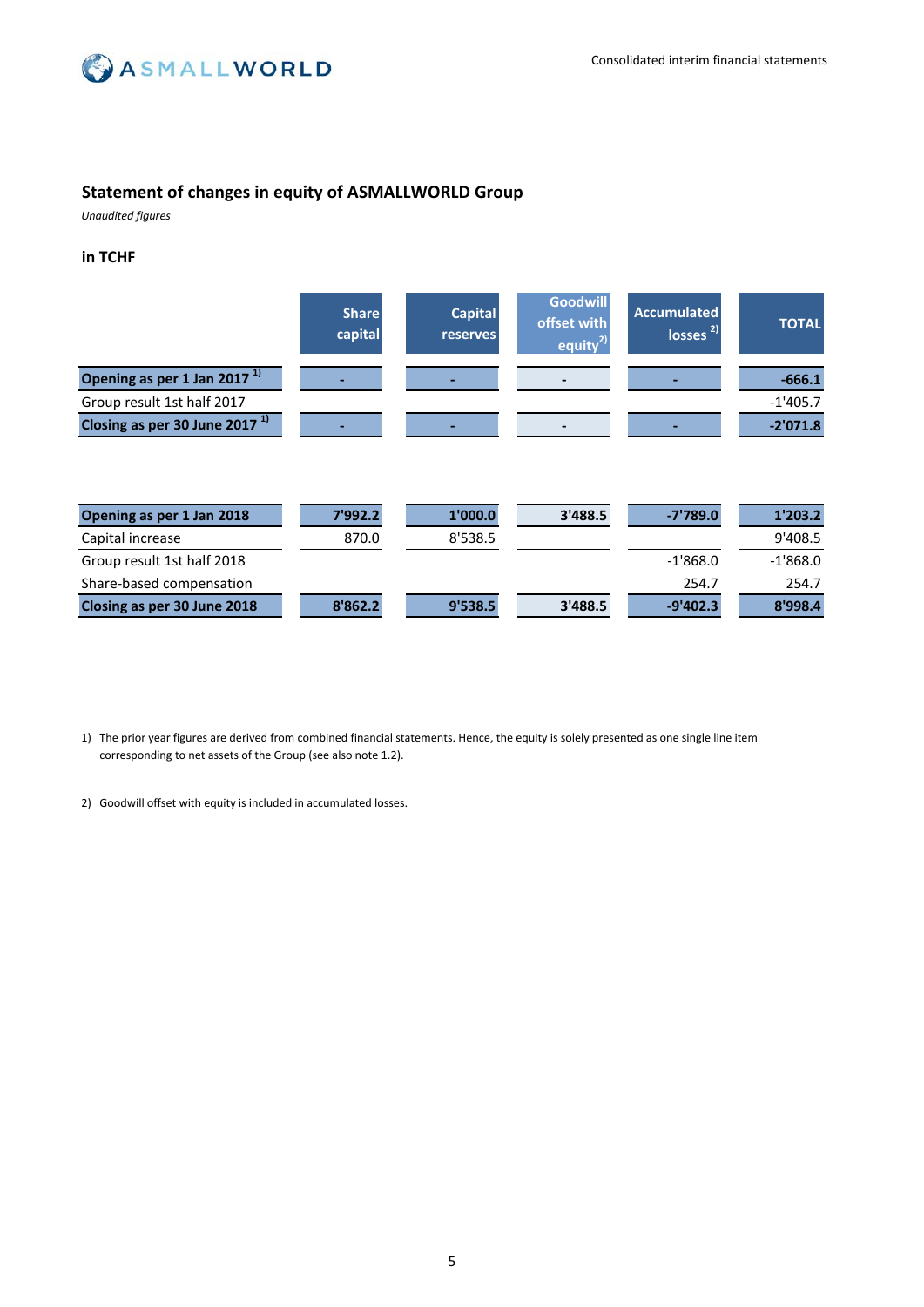

### **Consolidated cash flow statement following the indirect method**

*Unaudited figures*

**in TCHF**

|                                                                                            | <b>1st half 2018</b> | <b>1st half 2017</b> |
|--------------------------------------------------------------------------------------------|----------------------|----------------------|
| <b>Operating activities</b>                                                                |                      |                      |
| Net result                                                                                 | $-1'868.0$           | $-1'405.7$           |
| Depreciation of tangible fixed assets                                                      | 14.7                 | 16.8                 |
| Amortization of intangible assets                                                          | 402.1                | 308.6                |
| Other expense/income that do not affect the fund                                           | 287.9                | 232.3                |
| Decrease/increase of receivables from services                                             | $-48.7$              | 161.2                |
| Decrease/increase of other receivables and prepayments and                                 |                      | $-22.0$              |
| accrued income                                                                             | 153.8                |                      |
| Increase/decrease of payables from goods and services                                      | 608.1                | $-140.5$             |
| Increase/decrease of other short-term liabilities and accrued                              |                      | $-172.3$             |
| liabilities and deferred income                                                            | $-657.9$             |                      |
| Cash drain from operating activities                                                       | $-1'108.2$           | $-1'021.6$           |
| <b>Investing activities</b><br>Outflows for investment (purchase) of tangible fixed assets | .0                   | -3.0                 |
| Outflows for investment of financial assets                                                | $-11.9$              | .0                   |
| Outflows for investment (purchase) of intangible assets                                    | $-272.7$             | $-180.4$             |
| Cash drain from investing activities                                                       | $-284.6$             | $-183.4$             |
|                                                                                            |                      |                      |
| <b>Financing activities</b>                                                                |                      |                      |
| Inflows from capital increase (including agio, deducting capital<br>transaction cost)      | 9'408.5              | .0                   |
| Issuance/repayment of short-term financial liabilities                                     | $-1'104.0$           | 33.0                 |
| Issuance of long-term financial liabilities                                                | 750.0                | 527.1                |
| <b>Cash inflow from financing activities</b>                                               | 9'054.5              | 560.1                |
| Net change in net cash                                                                     | 7'661.7              | $-644.8$             |
| Opening balance of net cash 1 January                                                      | 1'606.2              | 853.3                |
| Closing balance of net cash as of 30 June                                                  | 9'267.9              | 208.5                |
|                                                                                            |                      |                      |
| Net change in net cash                                                                     | 7'661.7              | $-644.8$             |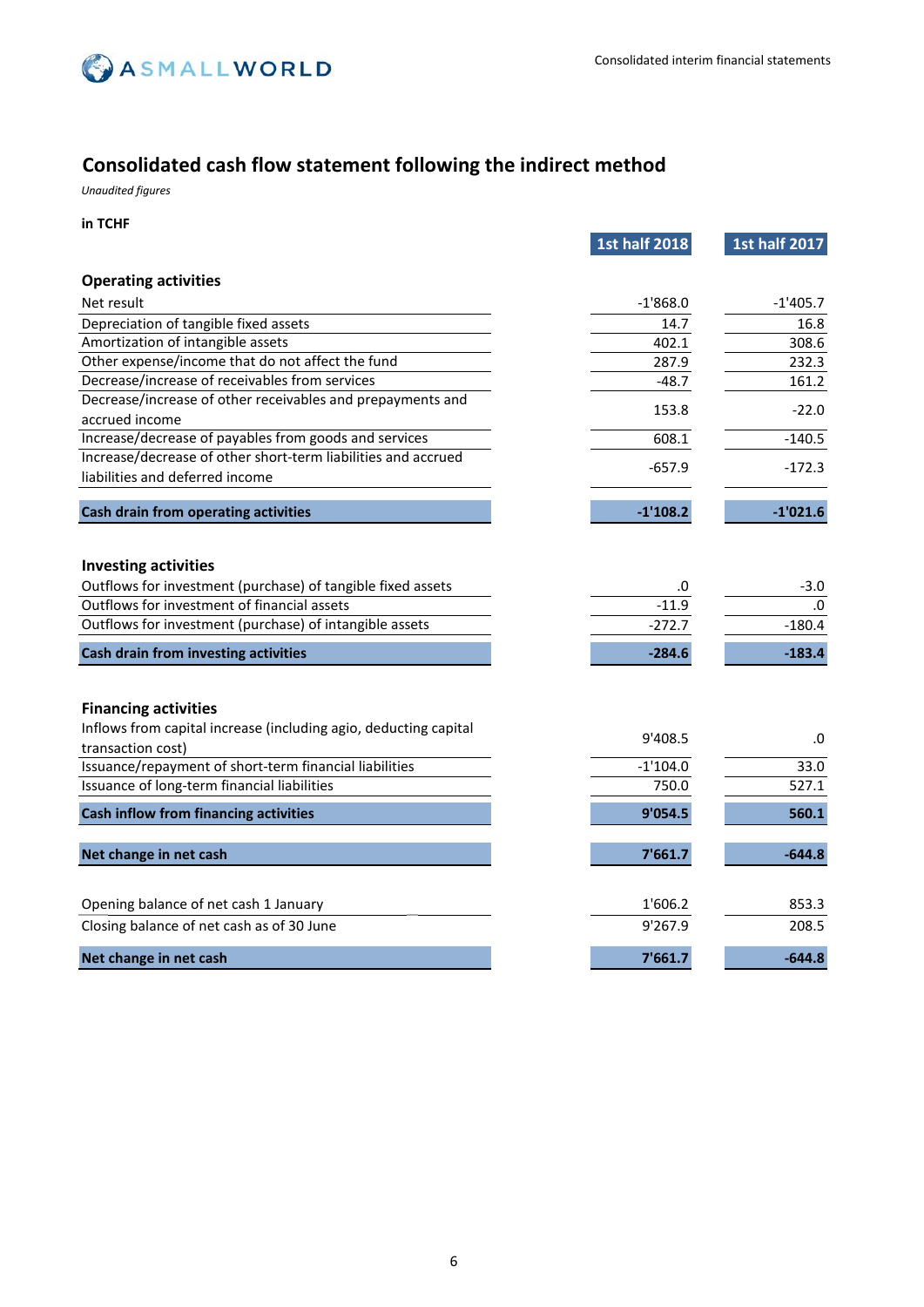

### **Notes**

### **1 Consolidated accounting principles**

These unaudited consolidated interim financial statements comprise the unaudited half-year results of ASMALLWORLD AG and its subsidiaries for the reporting period ended 30 June 2018 and have been prepared in compliance with Swiss GAAP FER 31 "Additional accounting and reporting recommendations for listed companies". This half-year report should be read in conjunction with the combined financial statements 2017.

#### **1.1 Scope and method of consolidation**

These consolidated interim financial statements include the interim financial statements of ASMALLWORLD AG and of all companies controlled by ASMALLWORLD AG (ASW Events AG, The World's Finest Clubs AG and ASW Travel AG). All subsidiaries were acquired as per 8 December 2017 and are 100% owned by ASMALLWORLD AG since then.

Assets and liabilities as well as expenses and income of the fully consolidated companies are included in their entirety. All intercompany transactions and relations between the consolidated companies are offset against each other and eliminated. Profits on intercompany transactions are eliminated.

In December 2017, ASW Events AG, The World's Finest Clubs AG and ASW Travel AG were acquired and are consolidated as from 1 January 2018 (see also 1.2). The assets and liabilities of all subsidiaries were valued at existing Swiss GAAP FER book values as per 1 January 2018 (and due to materiality not as per acquisition date). The difference between the purchase price and net assets (goodwill) was offset with equity as per 1 January 2018.

### **1.2 Remarks to prior year figures (combined interim financials statements)**

The prior year figures are derived from the combined financial statements which were prepared for the purpose of integration in the prospectus for the initial listing of the shares of ASMALLWORLD AG as part of the financial disclosures required pursuant to the SIX Swiss Exchange Directive on the Presentation of a Complex Financial History in the Listing Prospectus.

As a result of a reorganization in December 2017, ASMALLWORLD AG purchased 100% of the shares of ASW Events AG, The World's Finest Clubs AG and ASW Travel AG from ASW Capital AG (the majority shareholder of ASMALLWORLD AG). These entities have been already under common control during the entire reporting period.

The combined interim financial statements 2017 of ASW Group have been derived from the aggregation of the net assets of ASMALLWORLD AG, ASW Events AG, The World's Finest Clubs AG although control was obtained only on 8 December 2017. All intra-group balances, income, expenses and unrealized gains and losses arising from transactions between companies belonging to the Group were eliminated when preparing the combined financial statements. In addition, the investments of the holding company of the Group were eliminated against the equity of the respective subsidiaries.

### **2 Changes in scope of consolidation**

ASW Travel AG was founded in July 2017. Hence, ASW Travel AG is not included in the income statement of first halfyear 2017.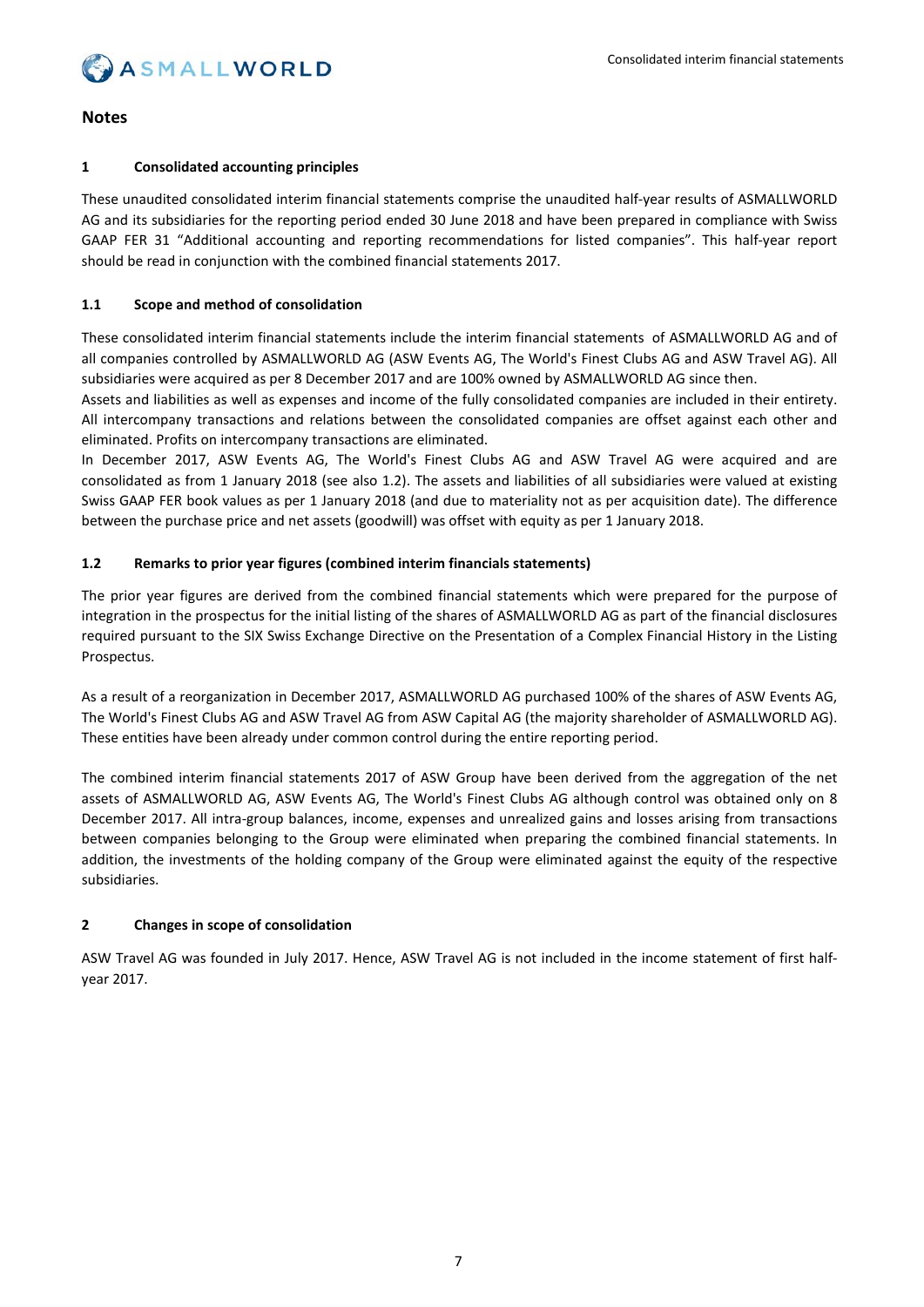## **ASMALLWORLD**

### **3 Segment information**

Top management level steers the business with two operating segments (following the legal entity structure):

- Segment "Subscriptions": Consists of legal entities ASMALLWORLD AG and The World's Finest Clubs AG
- Segment "Services": Consists of the legal entities ASW Travel AG (only 2018) and ASW Events AG

|                          | <b>1st half 2018</b> | <b>1st half 2017</b> |
|--------------------------|----------------------|----------------------|
| Net sales by segment     |                      |                      |
| Subscriptions            | 2'144.3              | 1'444.2              |
| Services                 | 1'759.7              | 400.9                |
| <b>Net Sales</b>         | 3'904.0              | 1'845.1              |
|                          | <b>1st half 2018</b> | <b>1st half 2017</b> |
| <b>EBITDA by segment</b> |                      |                      |
| Subscriptions            | $-982.7$             | $-687.5$             |
| Services                 | $-436.8$             | $-148.5$             |
| <b>EBITDA</b>            | $-1'419.5$           | $-835.9$             |

### **4 Seasonality**

In the Subscription segment, the first half-year of 2018 is expected slightly stronger than the second half-year, due to the strong results of the initial launch campaigns of the Prestige Membership with special promotions (incl. SPG membership) and media support. In the Services segment, revenues for Travel are also typically higher in the first halfyear than in the second half-year. Overall, considering strong revenues in the first half-year, year-end revenues are expected to be at the higher end of the previously stated guidance of TCHF 6'500 to TCHF 7'000.

### **5 Balance sheet**

### **Cash**

Cash increased by TCHF 7'732 in the reporting period. ASMALLWORLD Group strengthened its liquidity through 3 capital increases in the first half of 2018 totaling a net cash inflow of TCHF 9'409. Operational cash drain increased from TCHF 1'022 in prior year to TCHF 1'108.

### **Intangible Assets**

ASMALLWORLD invested TCHF 273 in the reporting period into the technology platform (prior period: TCHF 180). The amortization of intangibles was TCHF 94 higher than in the previous year, mainly because ASMALLWORLD acquired intellectual property in the amount of TCHF 1'152 at the end of 2017.

### **Financial liabilities**

The outstanding amount of short-term financial liabilities as per 31 December 2017 was fully repaid. As per balance sheet date short-term financial liabilities only consist of a bank current account. The majority shareholder (ASW Capital AG) has granted a credit line of TCHF 5'000 of which ASMALLWORLD has used TCHF 750 as per 30 June 2018 (presented as long-term financial liabilities).

### **Accrued liabilities and deferred income**

The decrease in accrued liabilities and deferred income is mainly due to ASW Travel AG as there were large prepaid bookings as per 31 December 2018.